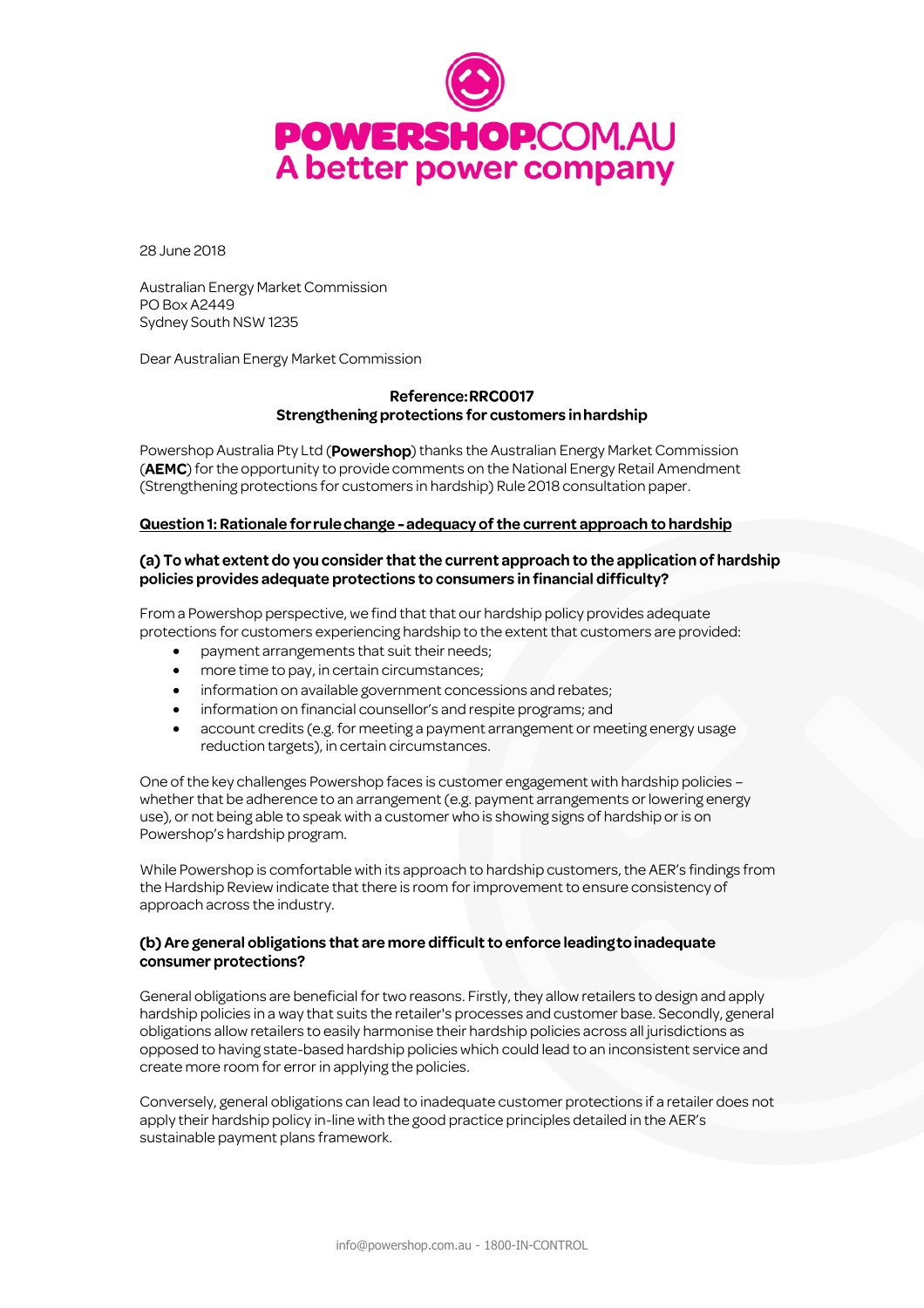

Powershop's view is that for hardship policies to be manageable from an operational perspective while allowing for flexibility to handle individual customer circumstances, there has to be an element of generalised obligations in the National Energy Retail Law and National Energy Retail Rules.

Powershop supports the AER in providing a guideline to ensure consistency, provided that it is harmonised with the Essential Services Commission (ESC) Payment Difficulties Framework (PDF).

#### **Question 2: Hardship indicators**

#### (a) Do the current indicators appropriately reflect the success or failure of hardship policies in protecting consumers who are facing financial difficulty? Please explain your perspective.

The current indicators reflect the state of the market and society, not solely hardship policies.

#### Increased debt levels

Unfortunately, over the last few years, the cost of energy has increased due to increasing wholesale costs and network costs. These cost increases have placed pressure on household budgets which has led to greater energy debt. At the same time, Australian households have experienced the an increase in the cost of living a number of factors such as increased house prices/ rental costs, increased health care costs, increased childcare costs. Cost of living pressures combined with increased energy costs and stagnant wage growth has led to increased debt levels for household energy bills.

While undoubtedly there would be instances where retailer's hardship programs have failed to meet customers' circumstances, by and large, increased debt combined with non-engagement has led to the perceived failure to identify hardship customers.

Recent reductions in wholesale prices and an increase in the supply of energy in the National Electricity Market have started to translate to lower energy for costs for consumers. As energy costs ease debt levels should also start to ease.

#### Low numbers of customers receiving hardship assistance

Powershop's successful contact rate for customers that show signs of payment difficulty is 24% for the June 2017 to May 2018 period. This low successful contact rate aligns with the AER's findings that despite the high levels of energy debt across most jurisdictions, the proportion of customers on hardship programs remains low. If a retailer cannot make contact with a customer to offer assistance -the customer cannot be placed on an arrangement consistent with the retailer's hardship policy.

However, the low successful contact rate does not mean that the industry should not be doing more to continually explore innovative ways of driving engagement and making information available to customers.

There would be some benefit in conducting independent research to ensure the guideline is designed to successfully identify and engage customers experiencing payment difficulties.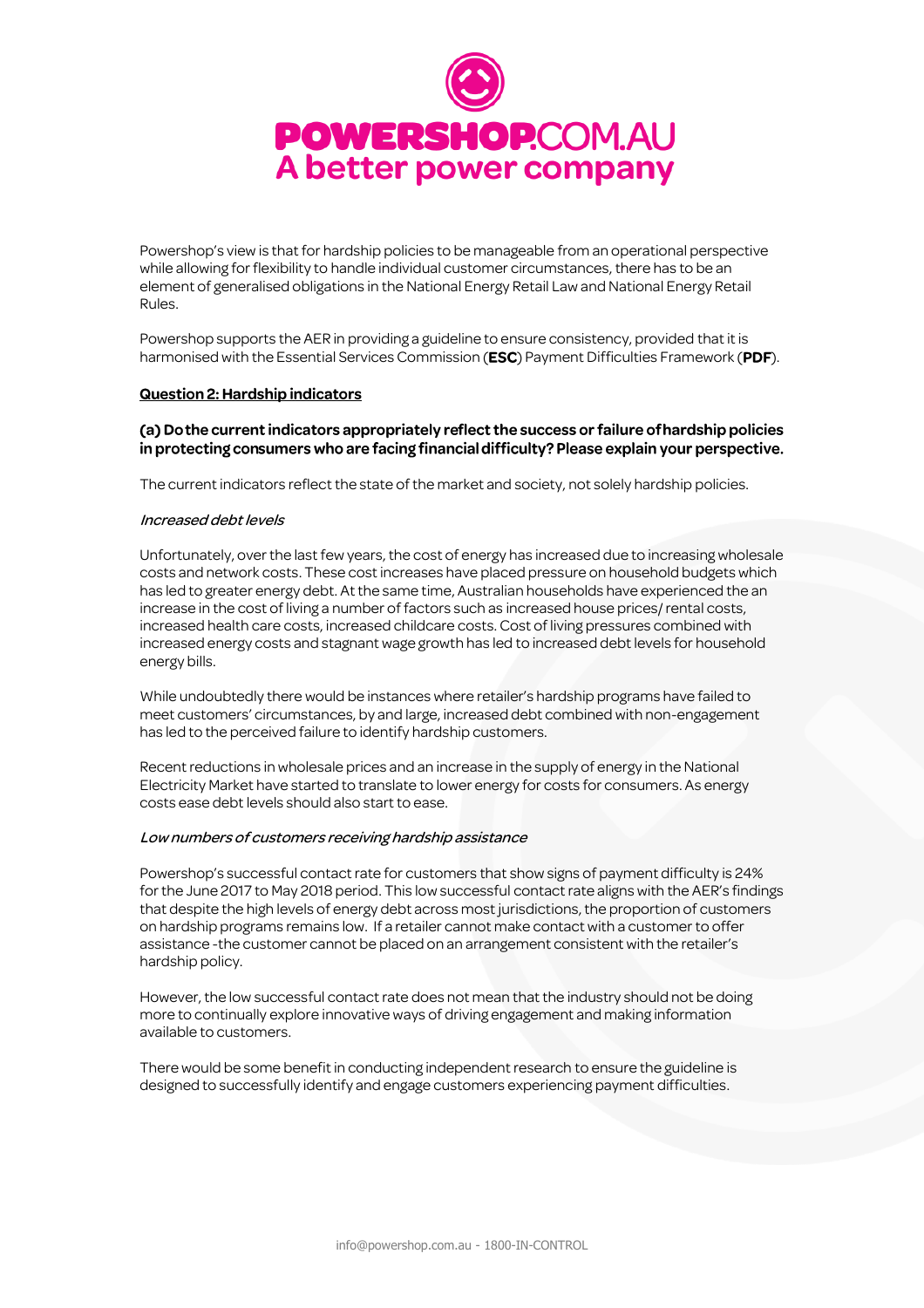

#### Fewer customers successfully completing hardship programs

As mentioned above, cost of living pressures and higher energy costs have made it harder for customers to successfully complete hardship arrangements. But it should be noted that system driven data does not necessarily tell the individual story of each customer's situation. If a customer left the hardship program it does not mean that they were not provided assistance under normal payment assistance arrangements. For example, if a customer had breached two payment arrangements in a hardship program they may have been excluded from the hardship program but still provided with a payment arrangement to suit their needs.

Key drivers for customers being excluded from the hardship program are customers breaching an arrangement or (more commonly) failing to engage with Powershop after being placed on a hardship arrangement. For the three months March 2018 to May 2018 Powershop only successfully contacted 18% of hardship program participants. Powershop might have contacted these customers to check how they are going with their arrangement, offer external assistance, follow-up on a missed payment or update any rebates or concessions.

Being unable to offer assistance and discuss the suitability of a hardship arrangement is a major contributing factor to fewer customers successfully completing hardship programs.

### (b) Should the hardship program indicators reside in the binding Hardship Guidelines as proposed or remain as separate to the Guidelines as a stand-alone requirement in the NERR? Please explain your perspective.

Powershop considers there are benefits of providing a hardship guideline that sets out best practice and research-based guidance on how to promote engagement, manage customer arrears, and identify signs of hardship and foster relationships with stakeholders. However, Powershop is reluctant to support making the Guideline binding, especially if it is not harmonised with the PDF.

Considerations that Powershop suggests the AER take into account in determining whether to include the hardship program indicators in the binding Hardship Guidelines:

- 1 January 2019 sees the ESC's PDF launch in Victoria. The PDF sets out a minimum standard that ensures all customers experiencing payment difficulties are afforded a consistent level of assistance from all retailers.
- While Powershop cannot speak on behalf of other retailers, Powershop will be applying the PDF principles wherever possible across its customer base to ensure consistent service delivery.
- If the AER were to introduce a binding guideline Powershop would encourage harmonisation with the PDF. Not harmonising may lead to retailers having to run two hardship programs and two general payment assistance programs simultaneously, which could lead to adverse outcomes for customers and an unnecessary reporting burden on retailers.

#### Question 3: Proposed approach

# (a) Are you of the view that Hardship Guidelines that include standard statements adequately protect the long-term interest of consumers in financial difficulty, while providing retailers with flexibility in how they apply hardship provisions?

Powershop's view is that there has to be a level of standardised statements in a hardship guideline to ensure that there is enough flexibility to cater for all customer situations in all jurisdictions. A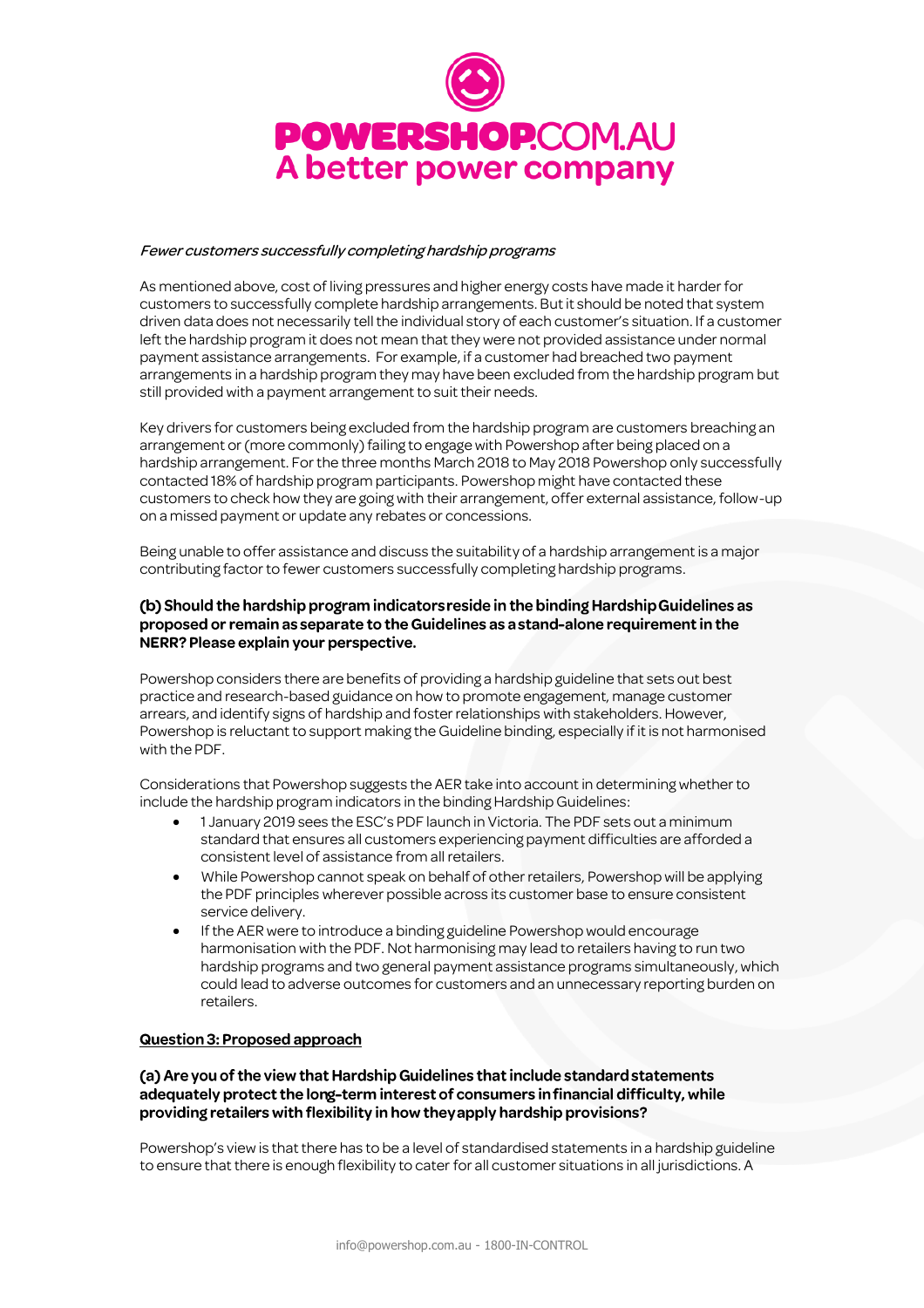

level of standardisation also allows retailers to provide personalised assistance as opposed to rigid process driven assistance.

# (b) Is there another approach that would better meet the requirements under the NERL in relation to customers in hardship, and allow retailers to meet their obligations more efficiently?

As mentioned above, allowing or prompting retailers to apply the PDF process across the AER jurisdiction will give customers a consistent minimum standard and ensure harmonisation.

### Question 4: Enforceability of Hardship Guidelines

### (a) The AER proposed that all the Hardship Guidelines be enforceable. Do you agree that all aspects of the guidelines should be enforceable? If not, what aspects of the guidelines should or should not be enforceable and why?

Of the aspects detailed in the AER's rule change proposal, Powershop supports making assistance available an enforceable obligation as all customers, especially those experiencing hardship, are entitled to assistance. However, it is important that this obligation does not unintentionally promote disengagement or growth in customer arrears.

Powershop does not support making the following components enforceable obligations under a guideline due to the variability of the components and the risk that it will limit retailers' ability to provide personalised assistance to match customer's individual circumstances:

- entry to hardship programs;
	- o Note: Reasonable obligations relating to self-identification are suitable, but proactive identification or any automation around entry will be difficult to apply consistently.
- participation in hardship programs;
- hardship program processes; and
- specific timeframes for assistance.

#### **Question 5: Implementation**

### (a) What transitional arrangements should be put in place to require that retailers amend their current policies to comply with the Hardship Guidelines, if this rule were made?

If the drafting of the guidelines led to retailers needing to amend their hardship policies, a six month transition timeframe should be implemented.

Powershop again wishes to stress that alignment with the PDF requirements is favorable. Powershop is amending its hardship policy to support the PDF and AER jurisdiction requirements.

#### (b) What aspects of the rule, if made, should be a civil penalty provision?

Powershop's view is that civil penalty provisions do not necessarily drive better outcomes for customers. Rather, they have the potential to limit innovation and personalised customer assistance.

Powershop encourages collaboration and information sharing to promote continuous improvement and better customer outcomes. Civil penalties can promote risk mitigation and a compliance-centric focus to the detriment of a customer focus.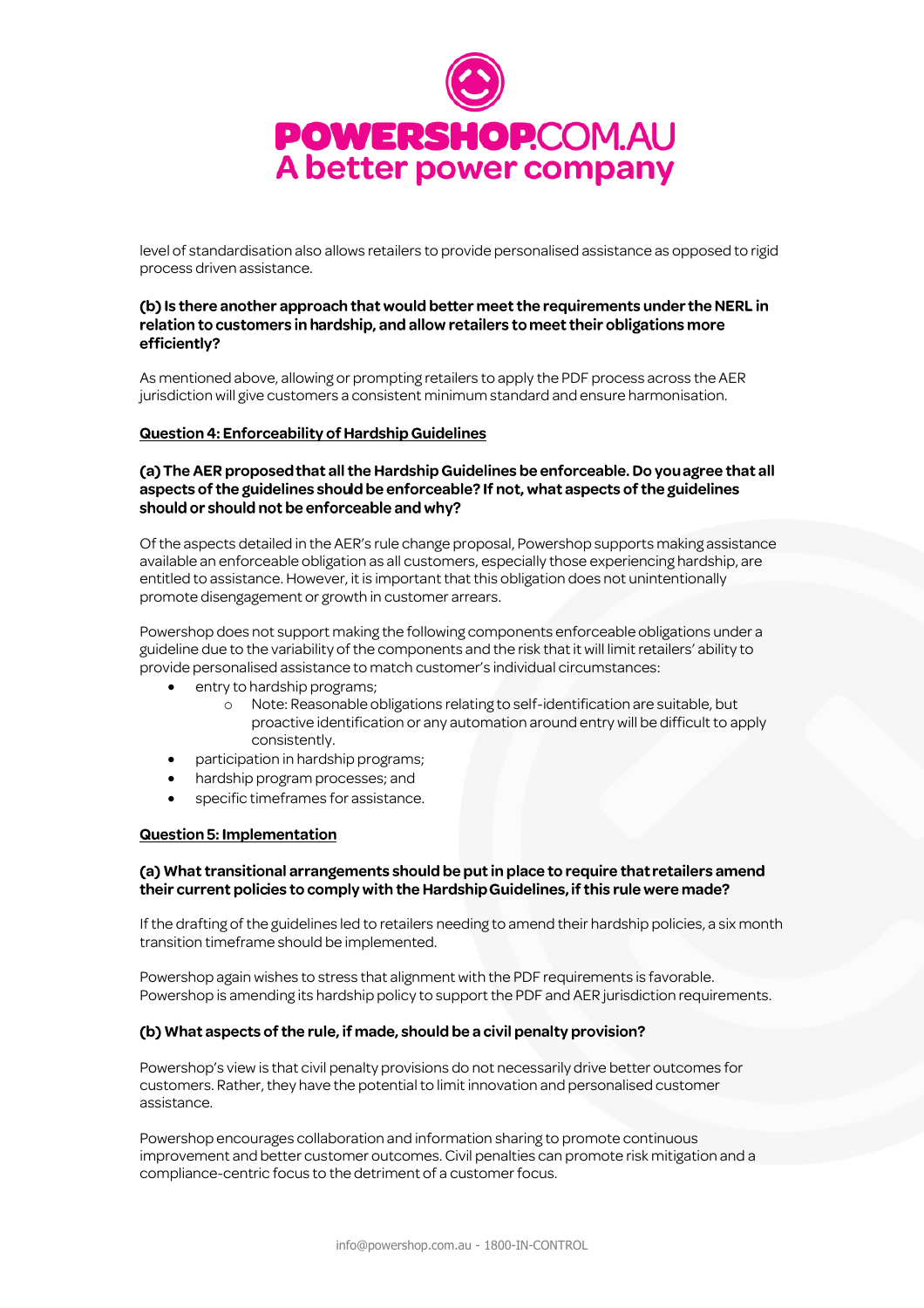

### **Question 6: Costs and benefits**

# (a) Please comment on the benefits and costs that have been identified, in terms of their adequacy in assessing the rule change proposal and any quantification of those factors.

A single point of reference for expectations should create efficiencies in processes for retailers and customers ifthey are harmonised with the PDF. Creating a different set of requirements in the guideline which do not align with the PDF will introduce additional costs for retailers.

Powershop agrees with the AER's position on customer cost benefits with regard to consistency of assistance, but note that if the AER's intent is to implement heavy monitoring and compliance reporting procedures, any customer benefits will be eroded. This would be due to retailer's further shifting their focus away from customer experience and more toward compliance and data monitoring.

# (b) Will improving hardship policies through the Hardship Guidelines result in a cost saving to consumers as a result in a reduction in bad debt? Please explain your perspective.

As mentioned above, if the AER were to adopt a heavy compliance focus as opposed to allowing retailers to focus on customer experience, the customer may see no cost saving as retailers resources will be allocated away from customer assistance and directed toward data analysis and reporting.

Additionally, changes in the hardship guidelines may lead to an increase in bad debt. For example, a requirement in the guideline stipulated that retailers must allow for non-payment of arrears for a certain period or that arrangements must only focus on arrears which would likely lead to a growth in bad debt.

# Question 7: Form of rule

# (a) Are there amendments that could be made to the proposed rule to better achieve the intent of the rule change request?

The proposed rule allows for the AER to design the guideline in a collaborative way with stakeholders. Powershop does not have any suggested amendments.

# **Question 8: Other issues**

#### (a) Please identify broader issues with regards to hardship and affordability that may not be addressed by this rule change, if made.

As detailed throughout this submission, Powershop encourages the AER to:

- align the guideline with the PDF;
- persist with the application of good practice principles; and
- avoid implementing a compliance heavy reporting regime that does not focus on customer outcomes.

If you have any queries or would like to discuss any aspect ofthis submission please do not hesitate to contact me.